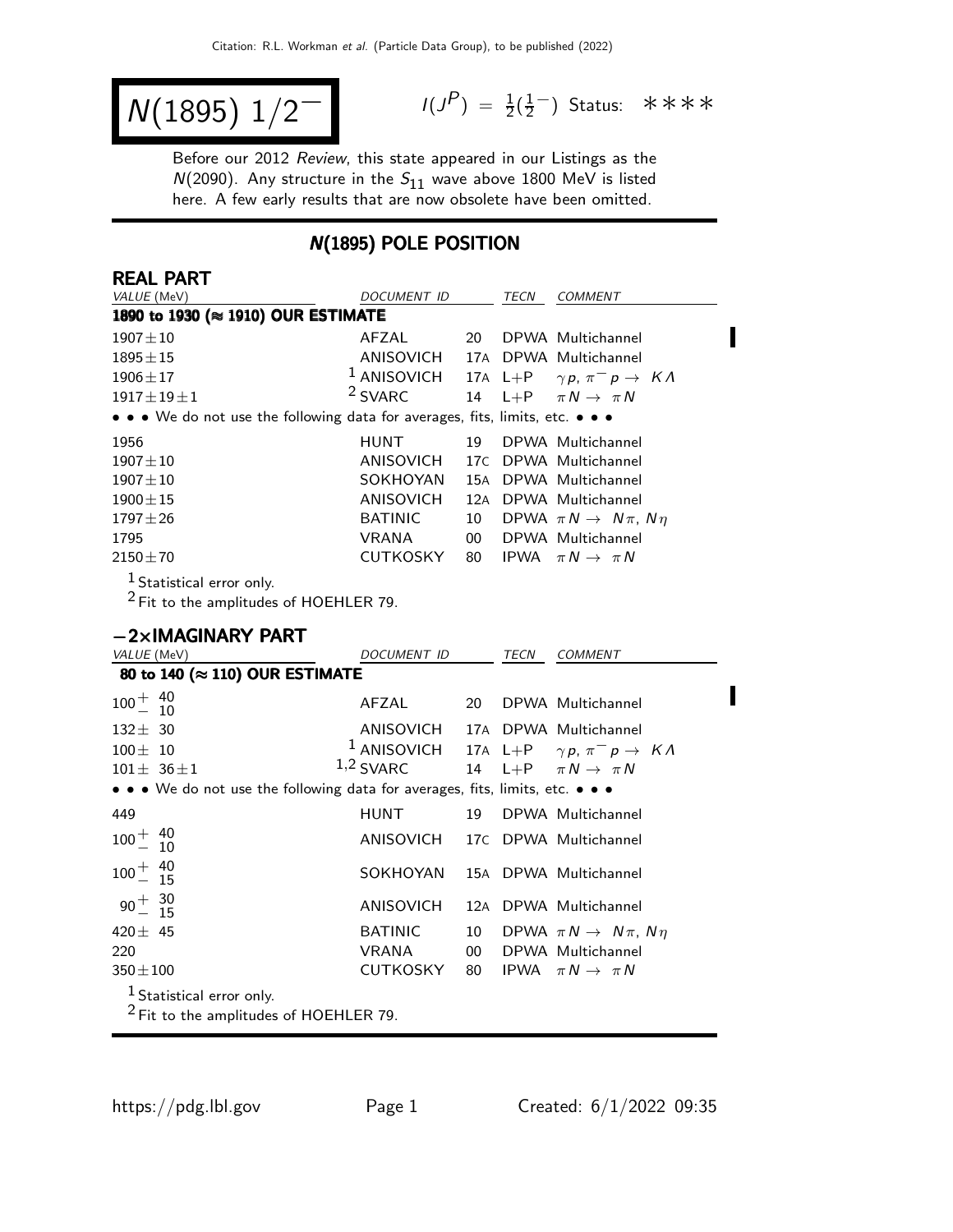### N(1895) ELASTIC POLE RESIDUE

| MODULUS  r                                                                                                            |                                |    |      |                                           |
|-----------------------------------------------------------------------------------------------------------------------|--------------------------------|----|------|-------------------------------------------|
| VALUE (MeV)                                                                                                           | DOCUMENT ID                    |    | TECN | <b>COMMENT</b>                            |
| to 5 ( $\approx$ 3) OUR ESTIMATE<br>1                                                                                 |                                |    |      |                                           |
| $3 \pm 2$                                                                                                             | SOKHOYAN 15A DPWA Multichannel |    |      |                                           |
| $3.1 + 1.4$                                                                                                           | $1$ SVARC                      |    |      | 14 L+P $\pi N \rightarrow \pi N$          |
| $\bullet \bullet \bullet$ We do not use the following data for averages, fits, limits, etc. $\bullet \bullet \bullet$ |                                |    |      |                                           |
| $+1$<br>1.                                                                                                            | ANISOVICH                      |    |      | 12A DPWA Multichannel                     |
| 60                                                                                                                    | <b>BATINIC</b>                 | 10 |      | DPWA $\pi N \rightarrow N \pi$ , $N \eta$ |
| 40<br>$\pm 20$                                                                                                        | CUTKOSKY                       | 80 |      | IPWA $\pi N \rightarrow \pi N$            |
| $1$ Fit to the amplitudes of HOEHLER 79.                                                                              |                                |    |      |                                           |
| <b>PHASE <math>\theta</math></b>                                                                                      |                                |    |      |                                           |
| VALUE $(^\circ)$                                                                                                      | DOCUMENT ID                    |    | TECN | <b>COMMENT</b>                            |
| $125 + 45$                                                                                                            | SOKHOYAN                       |    |      | 15A DPWA Multichannel                     |
| $-107 \pm 23 \pm 2$                                                                                                   | $1$ SVARC                      | 14 |      | L+P $\pi N \rightarrow \pi N$             |
| $0 \pm 90$                                                                                                            | CUTKOSKY                       | 80 |      | IPWA $\pi N \rightarrow \pi N$            |
| $\bullet \bullet \bullet$ We do not use the following data for averages, fits, limits, etc. $\bullet \bullet \bullet$ |                                |    |      |                                           |
| $-164$                                                                                                                | BATINIC                        | 10 |      | DPWA $\pi N \rightarrow N \pi$ , $N \eta$ |
| $\mathbf 1$                                                                                                           |                                |    |      |                                           |

 $<sup>1</sup>$  Fit to the amplitudes of HOEHLER 79.</sup>

#### N(1895) INELASTIC POLE RESIDUE

The "normalized residue" is the residue divided by  $\Gamma_{pole}/2$ .

### Normalized residue in  $N\pi \rightarrow N(1895) \rightarrow AK$

| MODULUS PHASE $(^\circ)$             |                    | DOCUMENT ID                                                                   | TECN | COMMENT        |
|--------------------------------------|--------------------|-------------------------------------------------------------------------------|------|----------------|
| $0.09 \pm 0.03$ 8 $\pm$ 30           |                    | ANISOVICH 17A DPWA Multichannel                                               |      |                |
| $0.06 \pm 0.02$                      | $87 \pm 27$        | <sup>1</sup> ANISOVICH 17A L+P $\gamma p$ , $\pi^- p \to K \Lambda$           |      |                |
|                                      |                    | • • • We do not use the following data for averages, fits, limits, etc. • • • |      |                |
| $0.05 \pm 0.02$ $-90 \pm 30$         |                    | ANISOVICH 12A DPWA Multichannel                                               |      |                |
| <sup>1</sup> Statistical error only. |                    |                                                                               |      |                |
|                                      |                    | Normalized residue in $N\pi \rightarrow N(1895) \rightarrow \Sigma K$         |      |                |
| <b>MODULUS</b>                       | $PHASE$ $(^\circ)$ | DOCUMENT ID TECN                                                              |      | <b>COMMENT</b> |
| $0.06 \pm 0.02$ 40 $\pm$ 30          |                    | ANISOVICH 12A DPWA Multichannel                                               |      |                |
|                                      |                    | Normalized residue in $N\pi \to N(1895) \to \Delta(1232)\pi$                  |      |                |
| <b>MODULUS</b>                       | $PHASE$ $(^\circ)$ | <b>DOCUMENT ID</b>                                                            | TECN | <b>COMMENT</b> |
| $0.05 \pm 0.025$ $-100 \pm 45$       |                    | SOKHOYAN 15A DPWA Multichannel                                                |      |                |
|                                      |                    | Normalized residue in $N\pi \rightarrow N(1895) \rightarrow N(1440)\pi$       |      |                |
| <b>MODULUS</b>                       | PHASE (° )         | <b>DOCUMENT ID</b>                                                            | TECN | <b>COMMENT</b> |
| $0.05 \pm 0.025$ $-100 \pm 45$       |                    | SOKHOYAN 15A DPWA Multichannel                                                |      |                |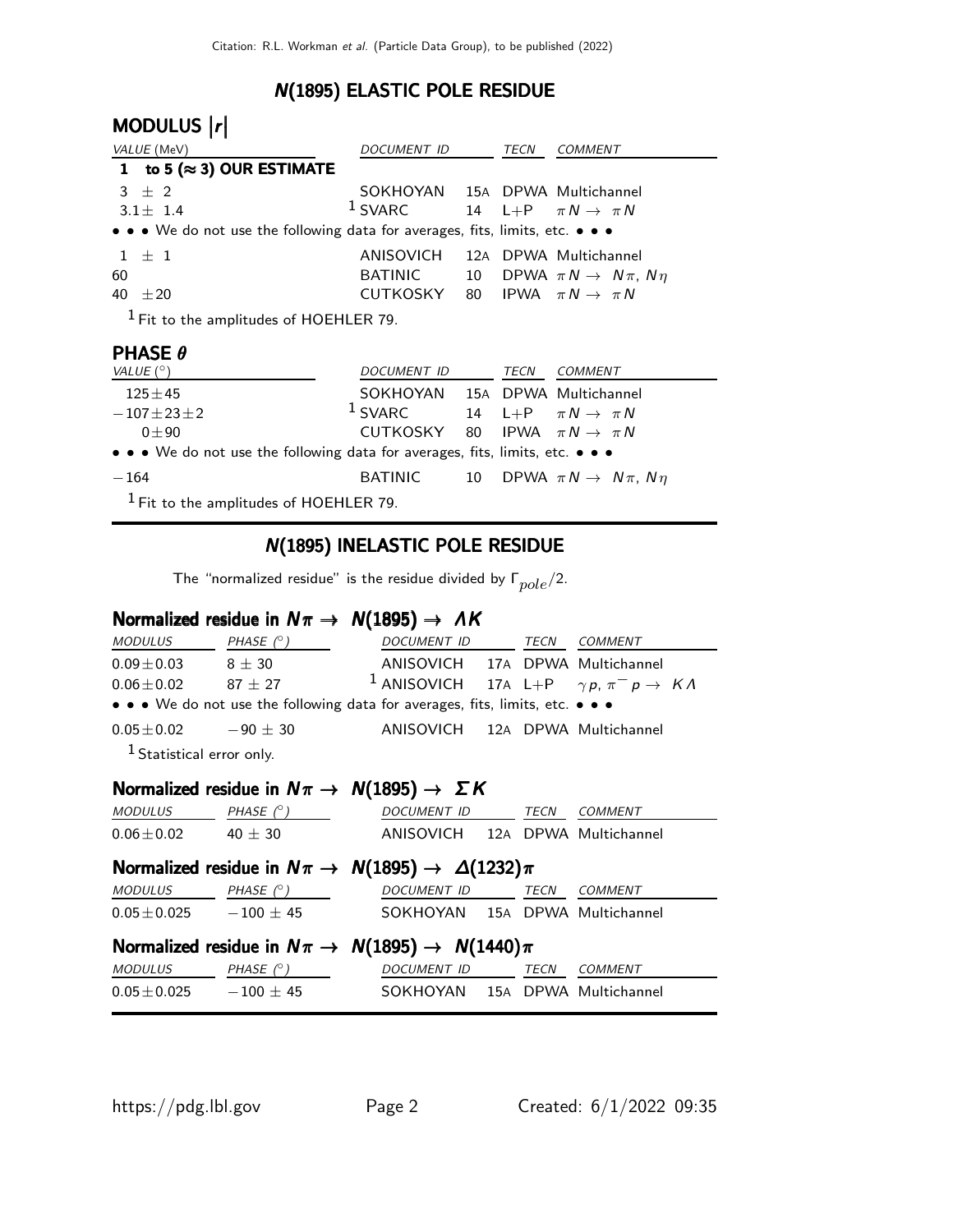### N(1895) BREIT-WIGNER MASS

| VALUE (MeV)                                                                   | DOCUMENT ID     |                 | TECN | <i>COMMENT</i>                                               |
|-------------------------------------------------------------------------------|-----------------|-----------------|------|--------------------------------------------------------------|
| 1870 to 1920 (≈ 1895) OUR ESTIMATE                                            |                 |                 |      |                                                              |
| $2000 \pm 29$                                                                 | $1$ HUNT        | 19              |      | DPWA Multichannel                                            |
| $1890 + \frac{9}{23}$                                                         |                 |                 |      | KASHEVAROV 17 DPWA $\gamma p \rightarrow \eta p$ , $\eta' p$ |
| $1905 + 12$                                                                   | SOKHOYAN        |                 |      | 15A DPWA Multichannel                                        |
| $1880 \pm 20$                                                                 | HOEHLER         | 79              |      | IPWA $\pi N \rightarrow \pi N$                               |
| • • • We do not use the following data for averages, fits, limits, etc. • • • |                 |                 |      |                                                              |
| $1895 + 15$                                                                   | ANISOVICH       | 12A             |      | DPWA Multichannel                                            |
| $1910 + 15$                                                                   | $^1$ SHRESTHA   | 12A             |      | DPWA Multichannel                                            |
| $1812 + 25$                                                                   | <b>BATINIC</b>  | 10              |      | DPWA $\pi N \rightarrow N \pi$ , Nn                          |
| $1822 + 43$                                                                   | <b>VRANA</b>    | 00 <sup>°</sup> |      | DPWA Multichannel                                            |
| $2180 \pm 80$                                                                 | <b>CUTKOSKY</b> | 80              |      | IPWA $\pi N \rightarrow \pi N$                               |
| <sup>1</sup> Statistical error only.                                          |                 |                 |      |                                                              |

#### N(1895) BREIT-WIGNER WIDTH

| VALUE (MeV)                                                                                                           | <i>DOCUMENT ID</i>                        |                 | TECN | <b>COMMENT</b>                                            |
|-----------------------------------------------------------------------------------------------------------------------|-------------------------------------------|-----------------|------|-----------------------------------------------------------|
| 80 to 200 (≈ 120) OUR ESTIMATE                                                                                        |                                           |                 |      |                                                           |
| $466 \pm 72$                                                                                                          | $1$ HUNT                                  |                 |      | 19 DPWA Multichannel                                      |
| $150 \pm 57$                                                                                                          |                                           |                 |      | KASHEVAROV 17 DPWA $\gamma p \rightarrow \eta p, \eta' p$ |
| $100^{+}_{-}$ $^{30}_{10}$                                                                                            | SOKHOYAN 15A DPWA Multichannel            |                 |      |                                                           |
| $95 \pm 30$                                                                                                           | HOEHLER 79 IPWA $\pi N \rightarrow \pi N$ |                 |      |                                                           |
| $\bullet \bullet \bullet$ We do not use the following data for averages, fits, limits, etc. $\bullet \bullet \bullet$ |                                           |                 |      |                                                           |
| $90^{+}_{-}$ $^{30}_{15}$                                                                                             | ANISOVICH                                 |                 |      | 12A DPWA Multichannel                                     |
| $502 + 47$                                                                                                            | $^1$ SHRESTHA                             |                 |      | 12A DPWA Multichannel                                     |
| $405 \pm 40$                                                                                                          | <b>BATINIC</b>                            | 10              |      | DPWA $\pi N \rightarrow N \pi$ , $N \eta$                 |
| $248 \pm 185$                                                                                                         | VRANA                                     | 00 <sup>1</sup> |      | DPWA Multichannel                                         |
| $350 \pm 100$                                                                                                         | <b>CUTKOSKY</b>                           | 80              |      | IPWA $\pi N \rightarrow \pi N$                            |
| <sup>1</sup> Statistical error only.                                                                                  |                                           |                 |      |                                                           |

## N(1895) DECAY MODES

|            | Mode                              | Fraction $(\Gamma_i/\Gamma)$ |
|------------|-----------------------------------|------------------------------|
| $\Gamma_1$ | $N\pi$                            | $2 - 18 \%$                  |
| $\Gamma_2$ | $N\eta$                           | $15 - 45$ %                  |
| $\Gamma_3$ | $N\eta'$                          | $10 - 40 \%$                 |
| $\Gamma_4$ | $N\omega$                         | $16 - 40 %$                  |
| $\Gamma_5$ | ΛK                                | $3 - 23 \%$                  |
| $\Gamma_6$ | ΣΚ                                | $6 - 20 %$                   |
| $\Gamma_7$ | $N \pi \pi$                       | $17 - 74$ %                  |
| $\Gamma_8$ | $\Delta(1232)\,\pi$ , $\,$ D-wave | $3 - 11 \%$                  |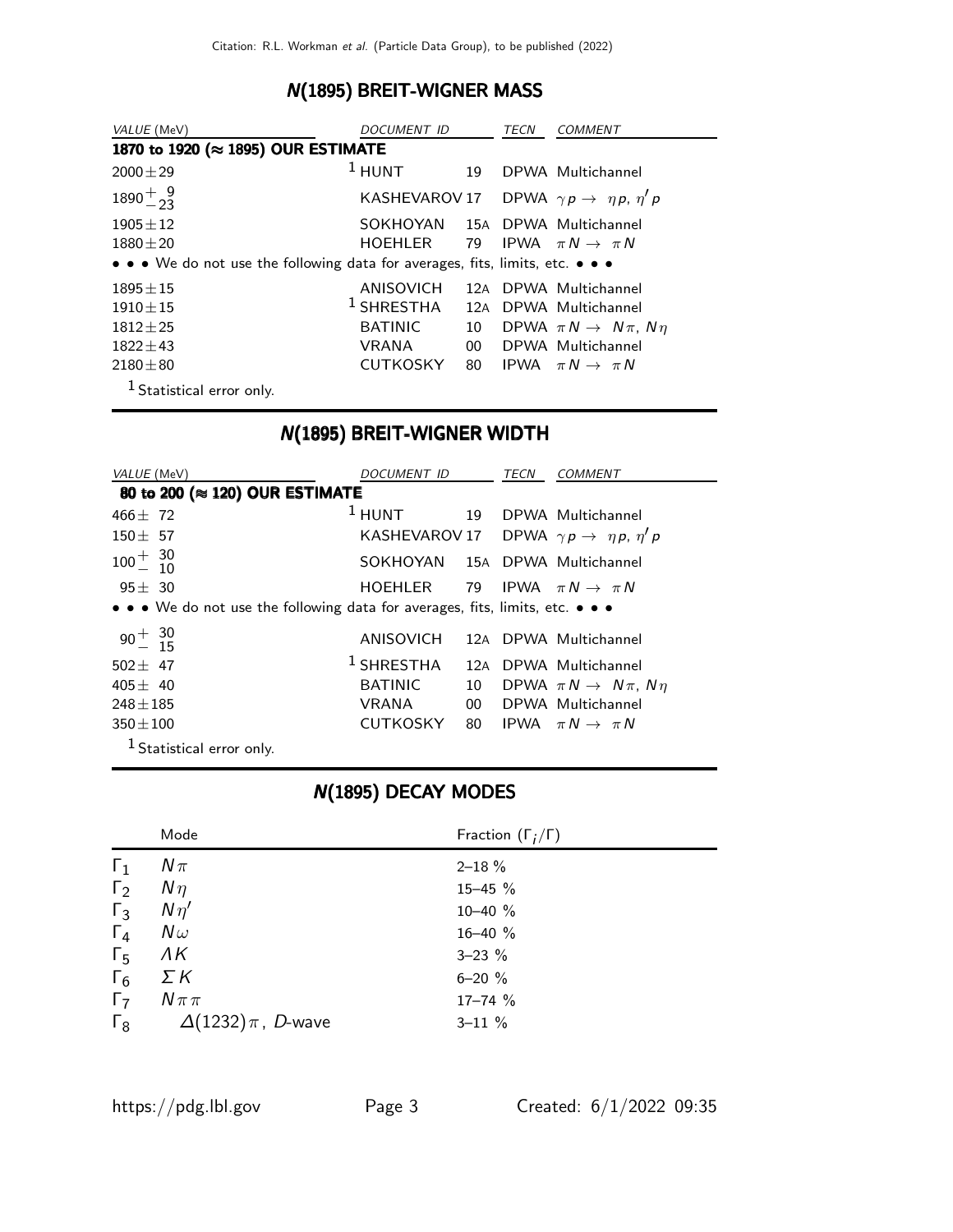| $\Gamma_{\mathsf{Q}}$ | $N \rho$                               | 14-50 %           |
|-----------------------|----------------------------------------|-------------------|
| $\Gamma_{10}$         | $N \rho$ , S=1/2, S-wave               | ${<}18%$          |
| $\Gamma_{11}$         | $N\rho$ , S=3/2, D-wave                | 14-32 %           |
| $\Gamma_{12}$         | $N\sigma$                              | ${<}13\%$         |
|                       | $\Gamma_{13}$ $N(1440)\pi$             | $2 - 12 \%$       |
|                       | $\Gamma_{14}$ $\Lambda K^{*}(892)$     | $4 - 9\%$         |
|                       | $\Gamma_{15}$ $p\gamma$ , helicity=1/2 | $0.01 - 0.06 \%$  |
|                       | $\Gamma_{16}$ $n\gamma$ , helicity=1/2 | $0.003 - 0.05 \%$ |
|                       |                                        |                   |

# N(1895) BRANCHING RATIOS

| $\Gamma(N\pi)/\Gamma_{\rm total}$                                             |                            |                 |             |                                             | 11/1              |
|-------------------------------------------------------------------------------|----------------------------|-----------------|-------------|---------------------------------------------|-------------------|
| VALUE $(\% )$                                                                 | <b>DOCUMENT ID</b>         |                 | TECN        | <b>COMMENT</b>                              |                   |
| 2-18 % OUR ESTIMATE                                                           |                            |                 |             |                                             |                   |
| 8 $\pm 4$                                                                     | $1$ HUNT                   | 19              |             | DPWA Multichannel                           |                   |
| $2.5 \pm 1.5$                                                                 | SOKHOYAN                   | 15A             |             | DPWA Multichannel                           |                   |
| $9 \pm 5$                                                                     | HOEHLER                    | 79              |             | IPWA $\pi N \rightarrow \pi N$              |                   |
| • • • We do not use the following data for averages, fits, limits, etc. • • • |                            |                 |             |                                             |                   |
| $\pm 1$<br>2                                                                  | ANISOVICH                  |                 |             | 12A DPWA Multichannel                       |                   |
| $+2$<br>17                                                                    | $^1$ SHRESTHA              |                 |             | 12A DPWA Multichannel                       |                   |
| 32<br>$+6$                                                                    | <b>BATINIC</b>             | 10              |             | DPWA $\pi N \rightarrow N \pi$ , $N \eta$   |                   |
| $+3$<br>17                                                                    | <b>VRANA</b>               | 00 <sup>°</sup> |             | DPWA Multichannel                           |                   |
| $\pm 8$<br>18                                                                 | CUTKOSKY                   | 80              |             | IPWA $\pi N \rightarrow \pi N$              |                   |
| $1$ Statistical error only.                                                   |                            |                 |             |                                             |                   |
| $\Gamma(N\eta)/\Gamma_{\rm total}$                                            |                            |                 |             |                                             | $\Gamma_2/\Gamma$ |
| VALUE $(\%)$                                                                  | <b>DOCUMENT ID</b>         |                 | <b>TECN</b> | <b>COMMENT</b>                              |                   |
| 15-45 % OUR ESTIMATE                                                          |                            |                 |             |                                             |                   |
| $10 + 5$                                                                      | MUELLER                    | 20              |             | DPWA Multichannel                           |                   |
| $37 + 9$                                                                      | $1$ HUNT                   | 19              |             | DPWA Multichannel                           |                   |
| $10 + 5$                                                                      | ANISOVICH                  |                 |             | 17C DPWA Multichannel                       |                   |
| $20 + 6$                                                                      | <sup>2</sup> KASHEVAROV 17 |                 |             | DPWA $\gamma p \rightarrow \eta p, \eta' p$ |                   |
| • • • We do not use the following data for averages, fits, limits, etc. • • • |                            |                 |             |                                             |                   |
| $21 + 6$                                                                      | ANISOVICH                  |                 |             | 12A DPWA Multichannel                       |                   |
| $40 \pm 4$                                                                    | $1$ SHRESTHA               |                 |             | 12A DPWA Multichannel                       |                   |
| $22 + 10$                                                                     | <b>BATINIC</b>             | 10              |             | DPWA $\pi N \rightarrow N \pi$ , $N \eta$   |                   |
| $41 \pm 4$                                                                    | <b>VRANA</b>               | 00 <sup>1</sup> |             | DPWA Multichannel                           |                   |
| <sup>1</sup> Statistical error only.                                          |                            |                 |             |                                             |                   |
| <sup>2</sup> Assuming $A_{1/2} = -0.030 \text{ GeV}^{-1/2}$ .                 |                            |                 |             |                                             |                   |

| $\Gamma(N\eta')/\Gamma_{\rm total}$                           |                                                                        |      |                | $\Gamma_3/\Gamma$ |
|---------------------------------------------------------------|------------------------------------------------------------------------|------|----------------|-------------------|
| VALUE (%)                                                     | <i>DOCUMENT ID</i>                                                     | TECN | <i>COMMENT</i> |                   |
| 10-40 % OUR ESTIMATE                                          |                                                                        |      |                |                   |
| $13 \pm 5$                                                    | ANISOVICH 17C DPWA Multichannel                                        |      |                |                   |
| $38 + 20$                                                     | <sup>1</sup> KASHEVAROV 17 DPWA $\gamma p \rightarrow \eta p, \eta' p$ |      |                |                   |
| <sup>1</sup> Assuming $A_{1/2} = -0.030 \text{ GeV}^{-1/2}$ . |                                                                        |      |                |                   |

 $\blacksquare$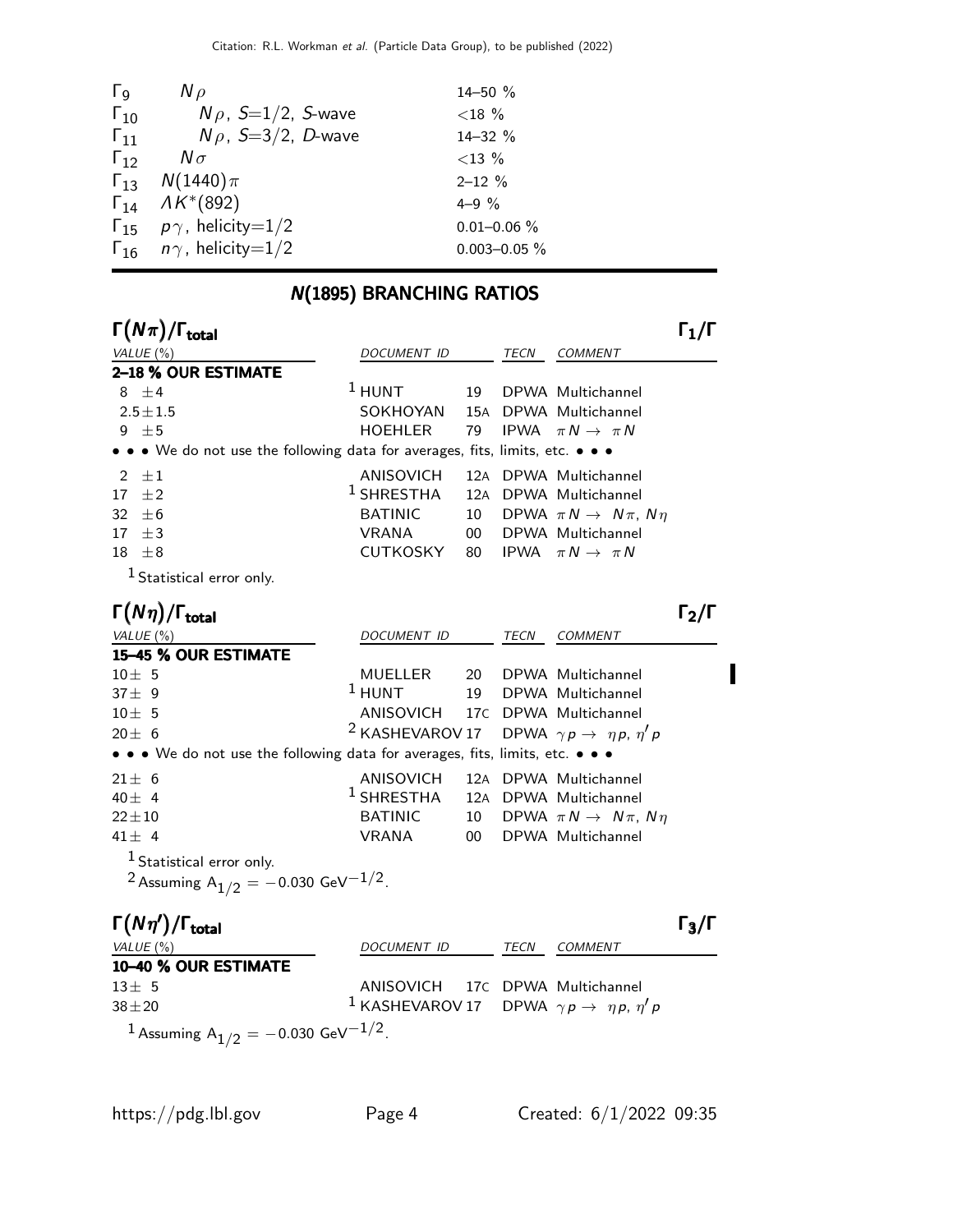| $\Gamma(N\omega)/\Gamma_{\rm total}$<br>VALUE (%)                                            | <i>DOCUMENT ID</i>            |        | TECN | <b>COMMENT</b>                             | $\Gamma_4/\Gamma$    |
|----------------------------------------------------------------------------------------------|-------------------------------|--------|------|--------------------------------------------|----------------------|
| 16-40 % OUR ESTIMATE<br>$28 + 12$                                                            | <b>DENISENKO</b>              | 16     |      | DPWA Multichannel                          |                      |
| $\Gamma(\Lambda K)/\Gamma_{\rm total}$<br>VALUE (%)<br>3-23 % OUR ESTIMATE                   | DOCUMENT ID                   |        | TECN | <b>COMMENT</b>                             | $\Gamma_5/\Gamma$    |
| 7 $\pm$ 4<br>$18 \pm 5$                                                                      | $1$ HUNT<br>ANISOVICH         | 19     |      | DPWA Multichannel<br>12A DPWA Multichannel |                      |
| • • • We do not use the following data for averages, fits, limits, etc. • • •<br>$1.8 + 0.8$ | $^1$ SHRESTHA                 |        |      | 12A DPWA Multichannel                      |                      |
| <sup>1</sup> Statistical error only.                                                         |                               |        |      |                                            |                      |
| $\Gamma(\Sigma K)/\Gamma_{\rm total}$<br>VALUE $(\%)$                                        | <i>DOCUMENT ID</i>            |        | TECN | <b>COMMENT</b>                             | $\Gamma_6/\Gamma$    |
| 6-20 % OUR ESTIMATE                                                                          |                               |        |      |                                            |                      |
| $13 \pm 7$                                                                                   | ANISOVICH                     |        |      | 12A DPWA Multichannel                      |                      |
| $\Gamma(\Delta(1232)\pi$ , D-wave)/ $\Gamma_{\rm total}$<br>VALUE $(\%)$                     | DOCUMENT ID                   |        | TECN | COMMENT                                    | $\Gamma_8/\Gamma$    |
| 3-11 % OUR ESTIMATE                                                                          |                               |        |      |                                            |                      |
| $<$ 10<br>$7 + 4$                                                                            | $1$ HUNT<br>SOKHOYAN          | 19     |      | DPWA Multichannel<br>15A DPWA Multichannel |                      |
| • • We do not use the following data for averages, fits, limits, etc. • • •                  |                               |        |      |                                            |                      |
| $7 + 3$<br>$1 \pm 1$                                                                         | $1$ SHRESTHA<br>VRANA         | $00 -$ |      | 12A DPWA Multichannel<br>DPWA Multichannel |                      |
| $1$ Statistical error only.                                                                  |                               |        |      |                                            |                      |
| $\Gamma(N\rho, S=1/2, S$ -wave)/ $\Gamma_{\text{total}}$<br>VALUE (%)                        | DOCUMENT ID                   |        | TECN | <b>COMMENT</b>                             | $\Gamma_{10}/\Gamma$ |
| <18 % OUR ESTIMATE                                                                           |                               |        |      |                                            |                      |
| ${<}18$<br>• • • We do not use the following data for averages, fits, limits, etc. • • •     | $1$ HUNT                      | 19     |      | DPWA Multichannel                          |                      |
| < 2<br>$36 \pm 1$                                                                            | $1$ SHRESTHA<br><b>VRANA</b>  | 00     |      | 12A DPWA Multichannel<br>DPWA Multichannel |                      |
| <sup>1</sup> Statistical error only.                                                         |                               |        |      |                                            |                      |
| $\Gamma(N\rho, S=3/2, D$ -wave)/ $\Gamma_{\text{total}}$                                     |                               |        |      |                                            | $\Gamma_{11}/\Gamma$ |
| VALUE (%)<br>14-32 % OUR ESTIMATE                                                            | <i>DOCUMENT ID</i>            |        | TECN | <b>COMMENT</b>                             |                      |
| $23 \pm 9$                                                                                   | $1$ HUNT                      | 19     |      | DPWA Multichannel                          |                      |
| • • • We do not use the following data for averages, fits, limits, etc. • • •                |                               |        |      |                                            |                      |
| $9 \pm 3$<br>$1 \pm 1$                                                                       | $^1$ SHRESTHA<br><b>VRANA</b> | 00     |      | 12A DPWA Multichannel<br>DPWA Multichannel |                      |
| $1$ Statistical error only.                                                                  |                               |        |      |                                            |                      |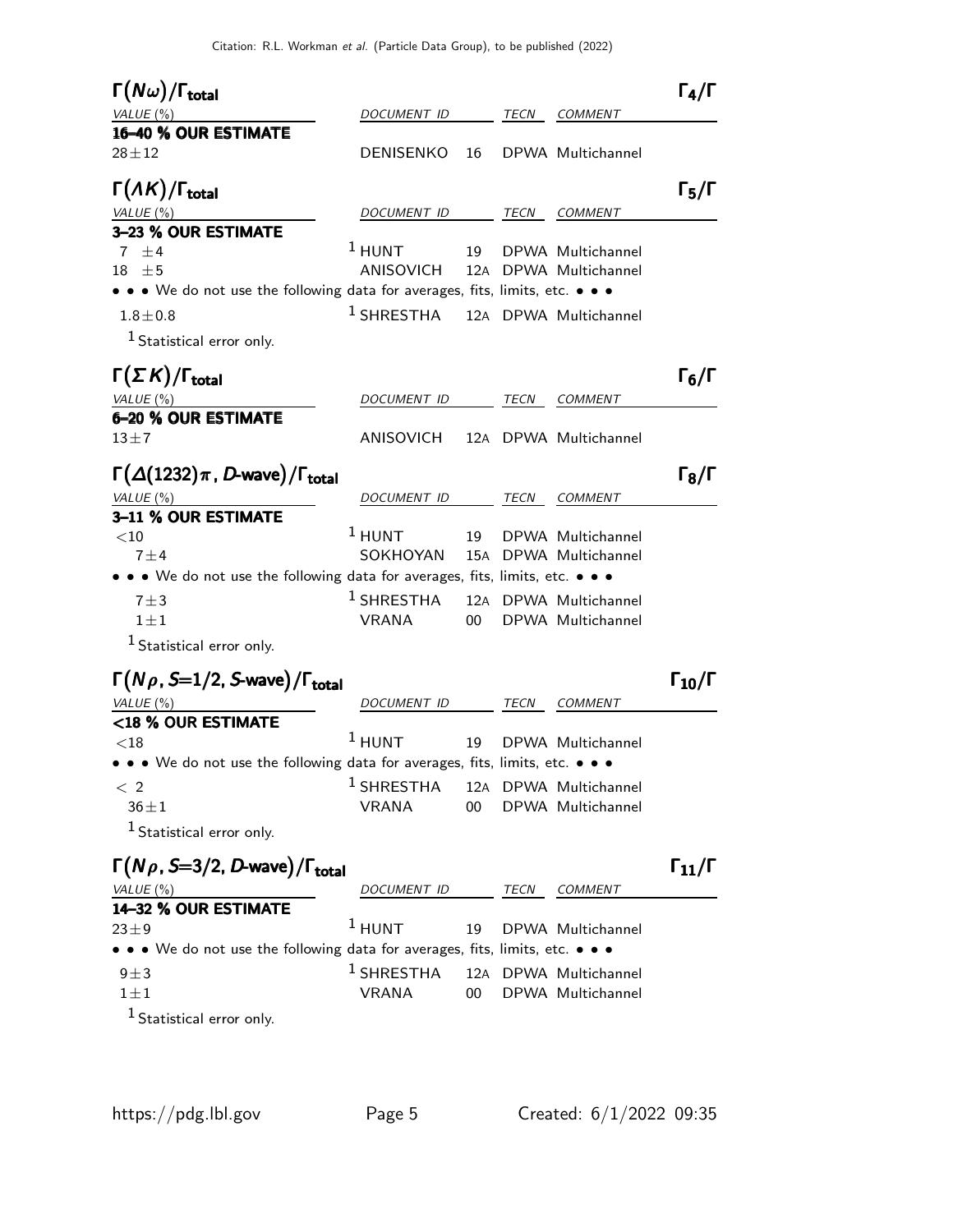| $\Gamma(N\sigma)/\Gamma_{\rm total}$                                                                                                                               |                                        |                        |             |                                            | 112/1                |
|--------------------------------------------------------------------------------------------------------------------------------------------------------------------|----------------------------------------|------------------------|-------------|--------------------------------------------|----------------------|
| VALUE $(\%)$                                                                                                                                                       | <b>DOCUMENT ID</b>                     |                        | <b>TECN</b> | <b>COMMENT</b>                             |                      |
| <13 % OUR ESTIMATE<br>$<$ 13<br>• • • We do not use the following data for averages, fits, limits, etc. • • •                                                      | $1$ HUNT                               | 19                     |             | DPWA Multichannel                          |                      |
| $\langle$ 2<br>$2 + 1$<br><sup>1</sup> Statistical error only.                                                                                                     | <sup>1</sup> SHRESTHA<br><b>VRANA</b>  | 12A<br>00 <sup>°</sup> |             | DPWA Multichannel<br>DPWA Multichannel     |                      |
| $\Gamma(N(1440)\pi)/\Gamma_{\rm total}$<br>VALUE $(\%)$<br>2-12 % OUR ESTIMATE                                                                                     | DOCUMENT ID                            |                        | TECN        | <b>COMMENT</b>                             | $\Gamma_{13}/\Gamma$ |
| $7 \pm 5$<br>$2.5 \pm 1.5$<br>$\bullet\,\bullet\,\bullet\,$ We do not use the following data for averages, fits, limits, etc. $\bullet\,\bullet\,\bullet\,\bullet$ | $1$ HUNT<br>SOKHOYAN                   | 19<br>15A              |             | DPWA Multichannel<br>DPWA Multichannel     |                      |
| $24 + 4$<br>$\mathcal{P}$<br>$\pm 1$<br>$1$ Statistical error only.                                                                                                | $1$ SHRESTHA<br><b>VRANA</b>           | 00 <sup>1</sup>        |             | 12A DPWA Multichannel<br>DPWA Multichannel |                      |
| $\Gamma(\Lambda K^*(892))/\Gamma_{\text{total}}$<br>VALUE $(\%)$<br>4–9 % OUR ESTIMATE<br>$6.3 \pm 2.5$                                                            | <b>DOCUMENT ID</b><br><b>ANISOVICH</b> | 17 <sub>B</sub>        | TECN        | <b>COMMENT</b><br>DPWA Multichannel        | $\Gamma_{14}/\Gamma$ |

#### N(1895) PHOTON DECAY AMPLITUDES AT THE POLE

# $N(1895) \rightarrow p \gamma$ , helicity-1/2 amplitude  $A_{1/2}$

| MODULUS (GeV $^{-1/2}$ ) PHASE (° )                                           |            | DOCUMENT ID                     |  | TECN | COMMENT |
|-------------------------------------------------------------------------------|------------|---------------------------------|--|------|---------|
| $-0.015\!\pm\!0.006$                                                          | $-35 + 35$ | ANISOVICH 17C DPWA Multichannel |  |      |         |
| • • • We do not use the following data for averages, fits, limits, etc. • • • |            |                                 |  |      |         |
| $0.015 + 0.006$                                                               | $145 + 35$ | SOKHOYAN 15A DPWA Multichannel  |  |      |         |

## N(1895) BREIT-WIGNER PHOTON DECAY AMPLITUDES

# $N(1895) \rightarrow p\gamma$ , helicity-1/2 amplitude  $A_{1/2}$

| <i>VALUE</i> (GeV $^{-1/2}$ )                                                 | DOCUMENT ID                                 | TECN | <i>COMMENT</i>       |
|-------------------------------------------------------------------------------|---------------------------------------------|------|----------------------|
| $0.017 \pm 0.005$                                                             | $1$ HUNT                                    |      | 19 DPWA Multichannel |
| $-0.016 \pm 0.006$                                                            | SOKHOYAN 15A DPWA Multichannel              |      |                      |
| • • • We do not use the following data for averages, fits, limits, etc. • • • |                                             |      |                      |
| $0.012 \pm 0.006$                                                             | <sup>1</sup> SHRESTHA 12A DPWA Multichannel |      |                      |
| <sup>1</sup> Statistical error only.                                          |                                             |      |                      |

## $N(1895) \rightarrow n\gamma$ , helicity-1/2 amplitude A<sub>1/2</sub>

| <i>VALUE</i> (GeV $^{-1/2}$ ) | DOCUMENT ID                     | TECN | <i>COMMENT</i>       |
|-------------------------------|---------------------------------|------|----------------------|
| $0.002 \pm 0.013$             | $\overline{1}$ HUNT             |      | 19 DPWA Multichannel |
| $0.013 \pm 0.006$             | ANISOVICH 13B DPWA Multichannel |      |                      |
|                               |                                 |      |                      |
|                               |                                 |      |                      |